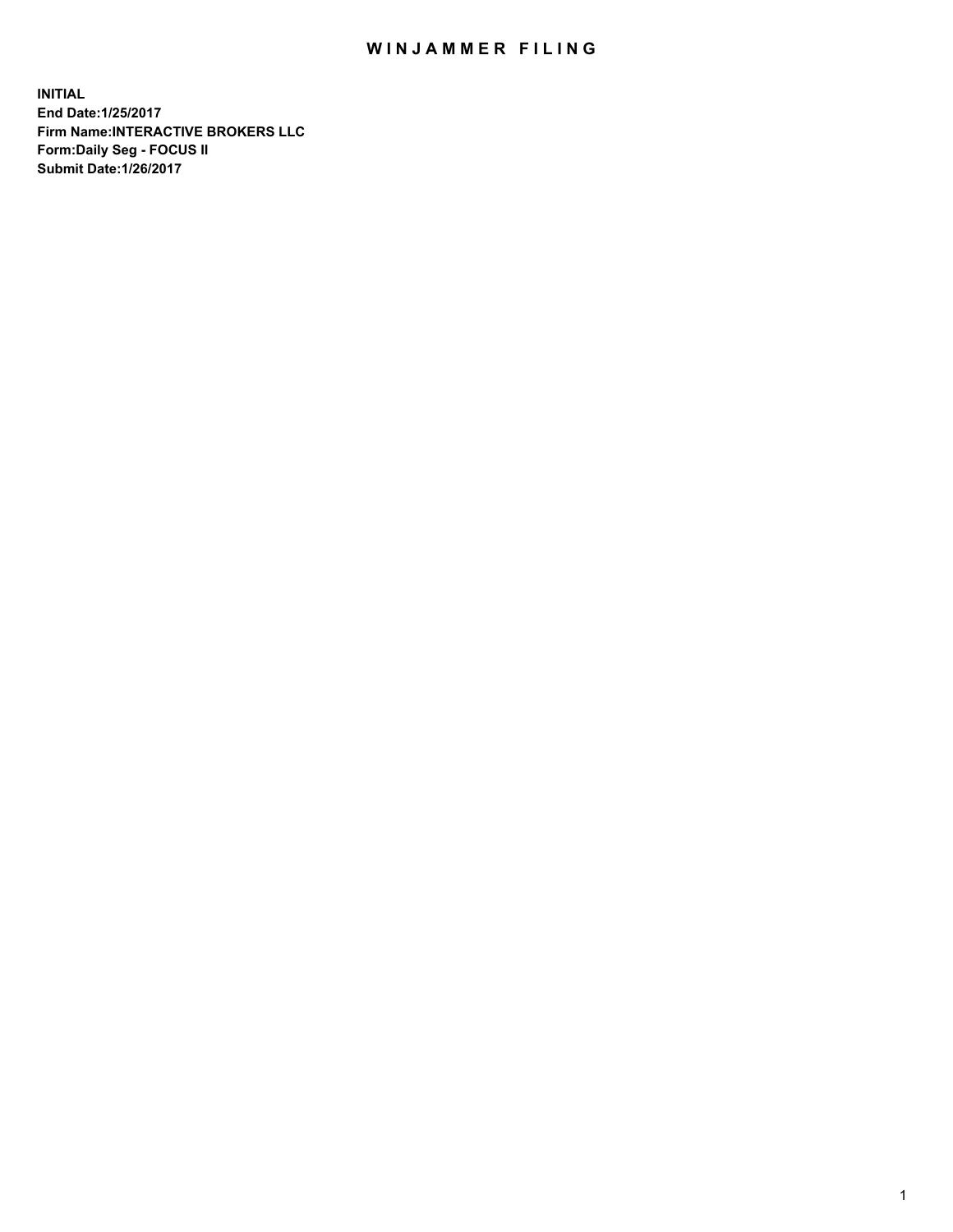## **INITIAL End Date:1/25/2017 Firm Name:INTERACTIVE BROKERS LLC Form:Daily Seg - FOCUS II Submit Date:1/26/2017 Daily Segregation - Cover Page**

| Name of Company<br><b>Contact Name</b><br><b>Contact Phone Number</b><br><b>Contact Email Address</b>                                                                                                                                                                                                                          | <b>INTERACTIVE BROKERS LLC</b><br><b>James Menicucci</b><br>203-618-8085<br>jmenicucci@interactivebrokers.c<br>om |
|--------------------------------------------------------------------------------------------------------------------------------------------------------------------------------------------------------------------------------------------------------------------------------------------------------------------------------|-------------------------------------------------------------------------------------------------------------------|
| FCM's Customer Segregated Funds Residual Interest Target (choose one):<br>a. Minimum dollar amount: ; or<br>b. Minimum percentage of customer segregated funds required:%; or<br>c. Dollar amount range between: and; or<br>d. Percentage range of customer segregated funds required between:% and%.                          | $\overline{\mathbf{0}}$<br>0<br>155,000,000 245,000,000<br>0 <sub>0</sub>                                         |
| FCM's Customer Secured Amount Funds Residual Interest Target (choose one):<br>a. Minimum dollar amount: ; or<br>b. Minimum percentage of customer secured funds required:%; or<br>c. Dollar amount range between: and; or<br>d. Percentage range of customer secured funds required between: % and %.                          | $\overline{\mathbf{0}}$<br>0<br>80,000,000 120,000,000<br>0 <sub>0</sub>                                          |
| FCM's Cleared Swaps Customer Collateral Residual Interest Target (choose one):<br>a. Minimum dollar amount: ; or<br>b. Minimum percentage of cleared swaps customer collateral required:% ; or<br>c. Dollar amount range between: and; or<br>d. Percentage range of cleared swaps customer collateral required between:% and%. | $\overline{\mathbf{0}}$<br>$\overline{\mathbf{0}}$<br>0 <sub>0</sub><br><u>00</u>                                 |

Attach supporting documents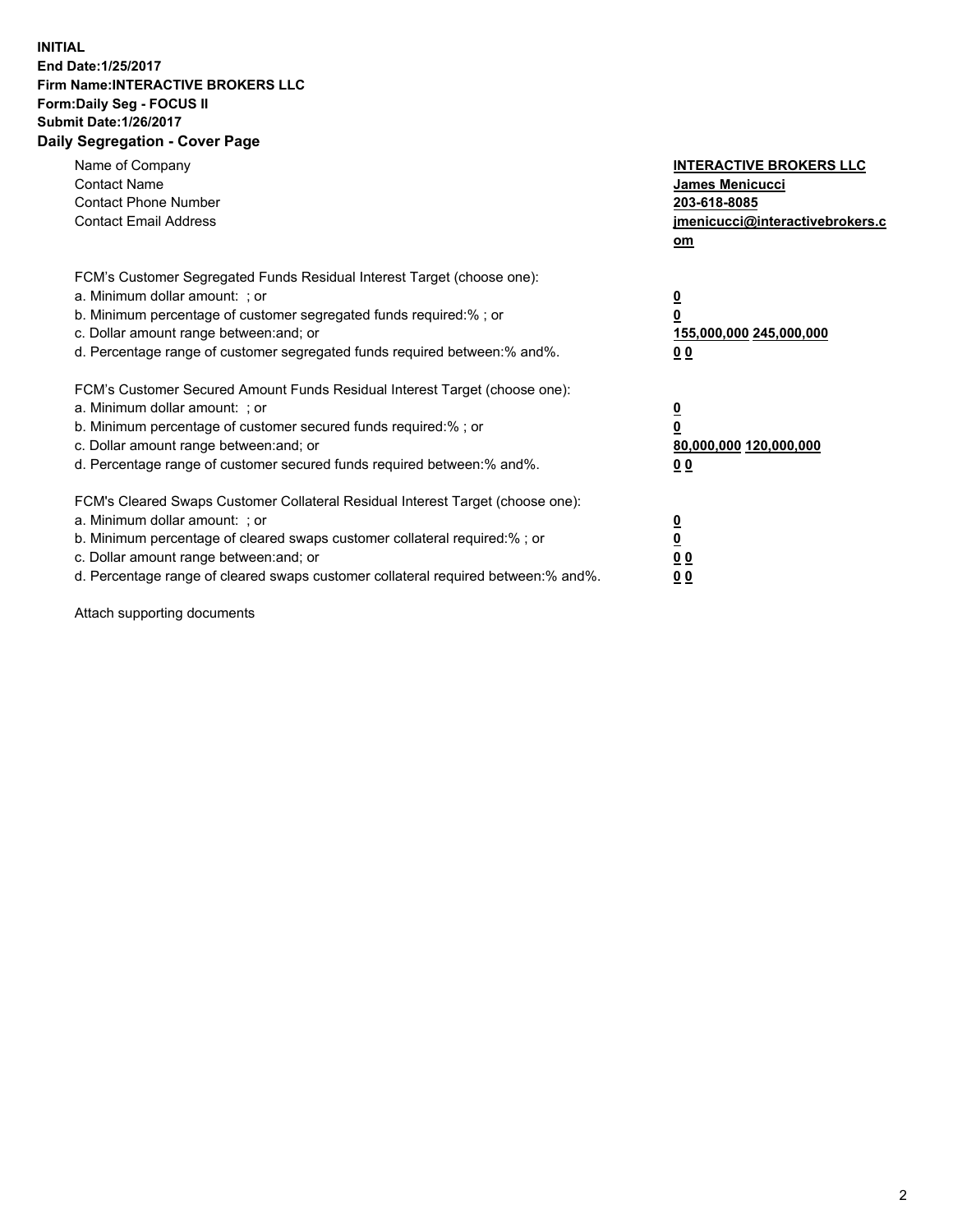## **INITIAL End Date:1/25/2017 Firm Name:INTERACTIVE BROKERS LLC Form:Daily Seg - FOCUS II Submit Date:1/26/2017**

## **Daily Segregation - Secured Amounts** Foreign Futures and Foreign Options Secured Amounts Amount required to be set aside pursuant to law, rule or regulation of a foreign government or a rule of a self-regulatory organization authorized thereunder **0** [7305] 1. Net ledger balance - Foreign Futures and Foreign Option Trading - All Customers A. Cash **345,825,486** [7315] B. Securities (at market) **0** [7317] 2. Net unrealized profit (loss) in open futures contracts traded on a foreign board of trade **20,901,175** [7325] 3. Exchange traded options a. Market value of open option contracts purchased on a foreign board of trade **146,144** [7335] b. Market value of open contracts granted (sold) on a foreign board of trade **-18,596** [7337] 4. Net equity (deficit) (add lines 1. 2. and 3.) **366,854,209** [7345] 5. Account liquidating to a deficit and account with a debit balances - gross amount **84,872** [7351] Less: amount offset by customer owned securities **0** [7352] **84,872** [7354] 6. Amount required to be set aside as the secured amount - Net Liquidating Equity Method (add lines 4 and 5) **366,939,081** [7355] 7. Greater of amount required to be set aside pursuant to foreign jurisdiction (above) or line 6. **366,939,081** [7360] FUNDS DEPOSITED IN SEPARATE REGULATION 30.7 ACCOUNTS 1. Cash in banks A. Banks located in the United States **3,500,000** [7500] B. Other banks qualified under Regulation 30.7 **0** [7520] **3,500,000** [7530] 2. Securities A. In safekeeping with banks located in the United States **397,451,701** [7540] B. In safekeeping with other banks qualified under Regulation 30.7 **0** [7560] **397,451,701** [7570] 3. Equities with registered futures commission merchants A. Cash **0** [7580] B. Securities **0** [7590] C. Unrealized gain (loss) on open futures contracts **0** [7600] D. Value of long option contracts **0** [7610] E. Value of short option contracts **0** [7615] **0** [7620] 4. Amounts held by clearing organizations of foreign boards of trade A. Cash **0** [7640] B. Securities **0** [7650] C. Amount due to (from) clearing organization - daily variation **0** [7660] D. Value of long option contracts **0** [7670] E. Value of short option contracts **0** [7675] **0** [7680] 5. Amounts held by members of foreign boards of trade A. Cash **78,360,133** [7700] B. Securities **0** [7710] C. Unrealized gain (loss) on open futures contracts **10,410,030** [7720] D. Value of long option contracts **146,144** [7730] E. Value of short option contracts **-18,596** [7735] **88,897,711** [7740] 6. Amounts with other depositories designated by a foreign board of trade **0** [7760] 7. Segregated funds on hand **0** [7765]

- 8. Total funds in separate section 30.7 accounts **489,849,412** [7770]
- 9. Excess (deficiency) Set Aside for Secured Amount (subtract line 7 Secured Statement Page 1 from Line 8)
- 10. Management Target Amount for Excess funds in separate section 30.7 accounts **80,000,000** [7780]
- 11. Excess (deficiency) funds in separate 30.7 accounts over (under) Management Target **42,910,331** [7785]

**122,910,331** [7380]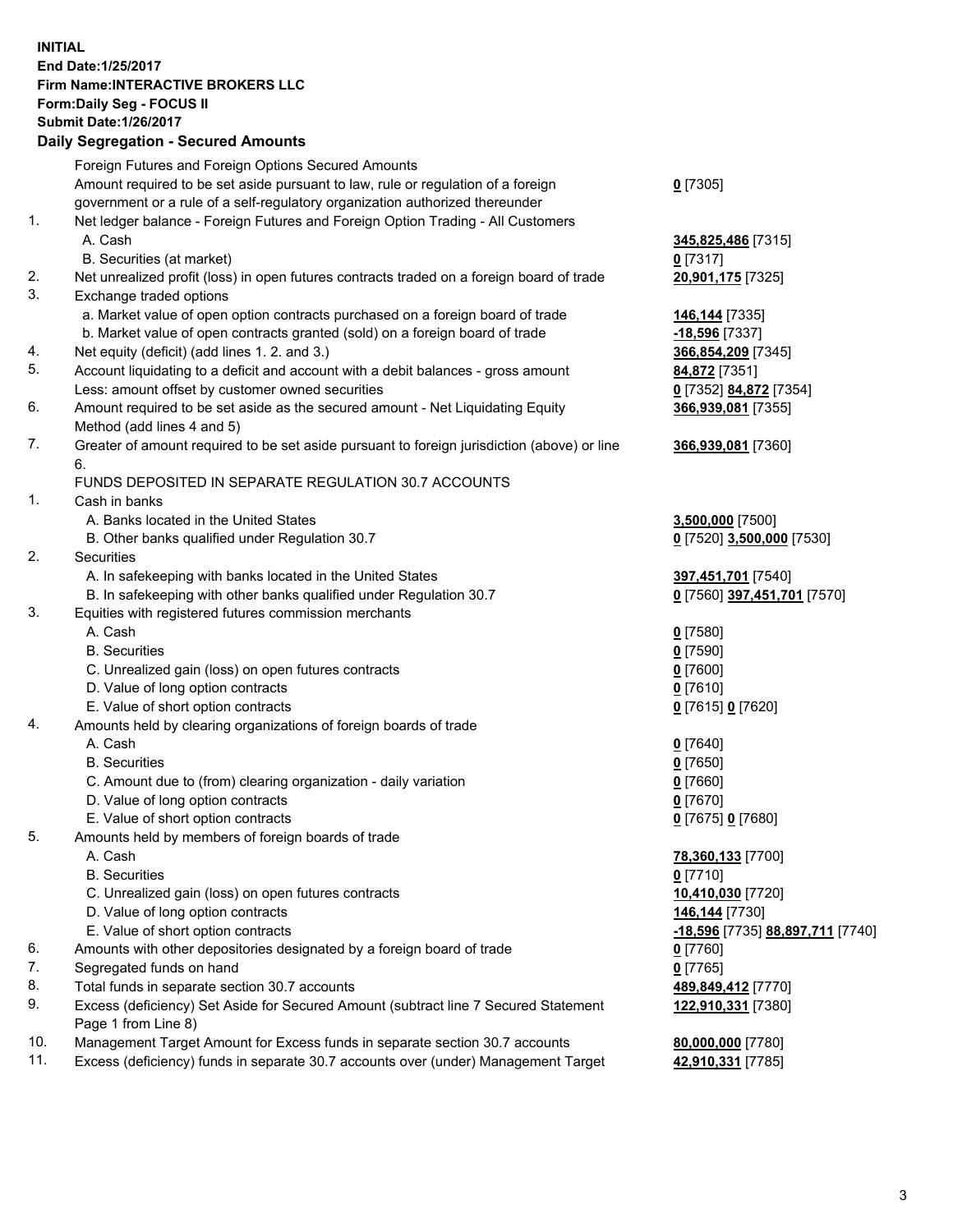**INITIAL End Date:1/25/2017 Firm Name:INTERACTIVE BROKERS LLC Form:Daily Seg - FOCUS II Submit Date:1/26/2017 Daily Segregation - Segregation Statement** SEGREGATION REQUIREMENTS(Section 4d(2) of the CEAct) 1. Net ledger balance A. Cash **3,264,251,609** [7010] B. Securities (at market) **0** [7020] 2. Net unrealized profit (loss) in open futures contracts traded on a contract market **-102,256,398** [7030] 3. Exchange traded options A. Add market value of open option contracts purchased on a contract market **109,095,299** [7032] B. Deduct market value of open option contracts granted (sold) on a contract market **-195,698,974** [7033] 4. Net equity (deficit) (add lines 1, 2 and 3) **3,075,391,536** [7040] 5. Accounts liquidating to a deficit and accounts with debit balances - gross amount **184,366** [7045] Less: amount offset by customer securities **0** [7047] **184,366** [7050] 6. Amount required to be segregated (add lines 4 and 5) **3,075,575,902** [7060] FUNDS IN SEGREGATED ACCOUNTS 7. Deposited in segregated funds bank accounts A. Cash **41,784,408** [7070] B. Securities representing investments of customers' funds (at market) **2,023,592,054** [7080] C. Securities held for particular customers or option customers in lieu of cash (at market) **0** [7090] 8. Margins on deposit with derivatives clearing organizations of contract markets A. Cash **19,075,641** [7100] B. Securities representing investments of customers' funds (at market) **1,331,184,079** [7110] C. Securities held for particular customers or option customers in lieu of cash (at market) **0** [7120] 9. Net settlement from (to) derivatives clearing organizations of contract markets **-17,530,052** [7130] 10. Exchange traded options A. Value of open long option contracts **109,075,946** [7132] B. Value of open short option contracts **-195,688,622** [7133] 11. Net equities with other FCMs A. Net liquidating equity **0** [7140] B. Securities representing investments of customers' funds (at market) **0** [7160] C. Securities held for particular customers or option customers in lieu of cash (at market) **0** [7170] 12. Segregated funds on hand **0** [7150] 13. Total amount in segregation (add lines 7 through 12) **3,311,493,454** [7180] 14. Excess (deficiency) funds in segregation (subtract line 6 from line 13) **235,917,552** [7190] 15. Management Target Amount for Excess funds in segregation **155,000,000** [7194]

16. Excess (deficiency) funds in segregation over (under) Management Target Amount Excess

**80,917,552** [7198]